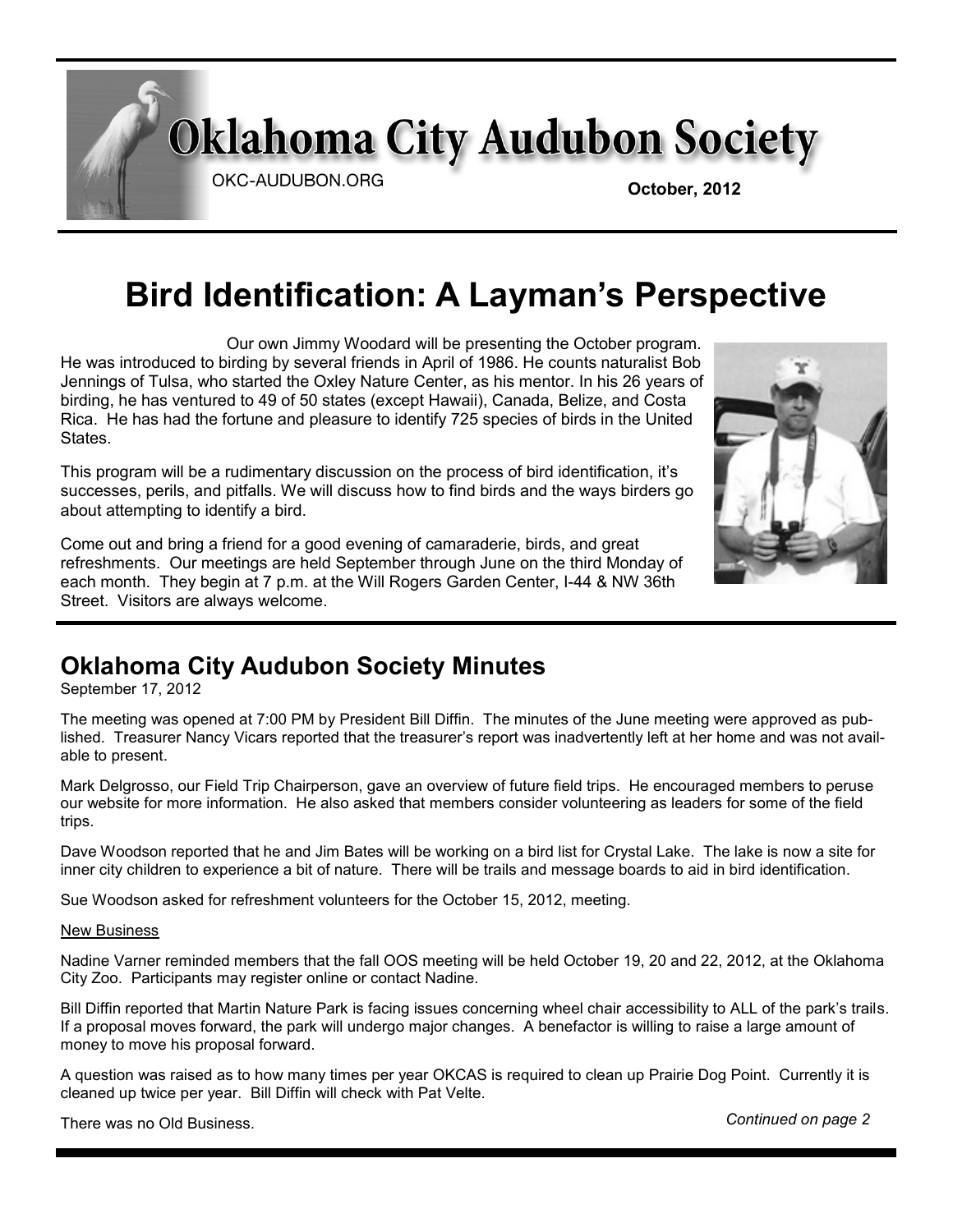# **President's Perspective**

*By Bill Diffin*



Hi members. It is the political season for OKC Audubon. At the upcoming meeting you will be offered the opportunity to be a member of the Election Committee. This committee of at least three members will compile a slate of candidates for the leadership of our society during 2013 and will announce the slate at the November meeting. The election will be at the December

meeting where members will vote for President, Vice President, Secretary, Treasurer and Parliamentarian. Chairpersons of the permanent committees, Program, Field Trip, Records, Conservation, Newsletter, Historical, Refreshments, Website and Publicity are approved by the newly-elected President with the advice of the other officers and chairpersons. As a member you have two ways to get involved beyond voting at the election. You may either step forward as a candidate or you may serve as a member of the Election Committee. Please consider contributing to the leadership of OKC Audubon by becoming an officer, committee chairperson or a member of the Election Committee. If you would like to discuss service with any of the current office-holders feel free to call us at the phone numbers listed in the newsletter. Participation of all members including new ones is enthusiastically encouraged.

As of last month our ongoing exploration of the passerines had progressed to the lyrebirds. In addition to the lyrebirds, the BSAG groups arranged along the trunk of the Oscine, i.e. Songbird, tree at [http://tolweb.org/](http://tolweb.org/Oscines/29222) [Oscines/29222](http://tolweb.org/Oscines/29222) are a foreign and diverse-looking assemblage. Two groups will be examined here, the Australian treecreepers and the Meliphagoidea superfamily, the honeyeaters and relatives. The Australian treecreepers forage for insects on and under tree bark like the Certhia treecreepers of which the Brown Treecreeper is a local example and like the suboscine woodcreepers in the Furnariidae. The Australian treecreepers behave much like the other two groups, but unlike them the Australian treecreepers don't have long, stiff tail feathers to use as a prop when clinging to a trunk [\(http://ibc.lynxeds.com/video/white-throated-treecreeper](http://ibc.lynxeds.com/video/white-throated-treecreeper-cormobates-leucophaea/bird-foraging-tree-trunk)[cormobates-leucophaea/bird-foraging-tree-trunk\).](http://ibc.lynxeds.com/video/white-throated-treecreeper-cormobates-leucophaea/bird-foraging-tree-trunk) Here is an example of three distantly related groups which due to their similarity of habits and appearance might be mistaken for close relatives. However their similarity is not due to closeness of relationship but is a consequence of being fitted to the same

lifestyle. Biologists use the term, "convergent", to describe similar traits in distantly related species with similar lifestyles. Taxonomists have settled on the idea that taxonomic names should reflect genetic relationships rather than similarity in form and behavior. However in

earlier times when the widespread existence of convergence was not understood, names like wren, swallow, thrush, robin, shrike and flycatcher were applied to distantly related groups in different parts of the world. As birders we are free to make use of whatever names or classifications help us to remember the characteristics needed to make correct identifications.

The superfamily, Meliphagoidea, is named for its largest family, Meliphagidae, the honeyeaters. The 182 species are specialized for feeding on nectar [\(http://](http://ibc.lynxeds.com/video/blue-faced-honeyeater-entomyzon-cyanotis/bird-feeding-nectar-tree) [ibc.lynxeds.com/video/blue-faced-honeyeater-entomyzon](http://ibc.lynxeds.com/video/blue-faced-honeyeater-entomyzon-cyanotis/bird-feeding-nectar-tree) [-cyanotis/bird-feeding-nectar-tree\).](http://ibc.lynxeds.com/video/blue-faced-honeyeater-entomyzon-cyanotis/bird-feeding-nectar-tree) "These birds are one of only a few groups that can fly backwards. They do not have extensive adaptations for hovering flight, though smaller members do sometimes hover ([http://](http://ibc.lynxeds.com/video/eastern-spinebill-acanthorhynchus-tenuirostris/bird-feeding-nectar-first-flying-then-perched) [ibc.lynxeds.com/video/eastern-spinebill-acanthorhynchus](http://ibc.lynxeds.com/video/eastern-spinebill-acanthorhynchus-tenuirostris/bird-feeding-nectar-first-flying-then-perched) [-tenuirostris/bird-feeding-nectar-first-flying-then](http://ibc.lynxeds.com/video/eastern-spinebill-acanthorhynchus-tenuirostris/bird-feeding-nectar-first-flying-then-perched)[perched\)](http://ibc.lynxeds.com/video/eastern-spinebill-acanthorhynchus-tenuirostris/bird-feeding-nectar-first-flying-then-perched). In general, they prefer to flit quickly from perch to perch. Many genera have a brush-tipped tongue" (ref Wikipedia). Different honeyeater species eat varying amounts of fruit. They all forage on insects to help satisfy the extra nutritional demands of breeding, egg-laying and the rapid growth of nestlings. In the superfamily with the honeyeaters are three related families, Maluridae (27 species of fairywrens, emu-wrens and grasswrens, [http://](http://ibc.lynxeds.com/video/superb-fairy-wren-malurus-cyaneus/adult-male-singing-vigorously) [ibc.lynxeds.com/video/superb-fairy-wren-malurus](http://ibc.lynxeds.com/video/superb-fairy-wren-malurus-cyaneus/adult-male-singing-vigorously)[cyaneus/adult-male-singing-vigorously\)](http://ibc.lynxeds.com/video/superb-fairy-wren-malurus-cyaneus/adult-male-singing-vigorously), Pardalotidae (4 species of pardalotes, [http://ibc.lynxeds.com/video/](http://ibc.lynxeds.com/video/spotted-pardalote-pardalotus-punctatus/male-preening-foraging) [spotted-pardalote-pardalotus-punctatus/male-preening](http://ibc.lynxeds.com/video/spotted-pardalote-pardalotus-punctatus/male-preening-foraging)[foraging\)](http://ibc.lynxeds.com/video/spotted-pardalote-pardalotus-punctatus/male-preening-foraging) and Acanthizidae (66 species of Australasian warblers, i.e. bristlebirds, gerygones, thornbills, scrubwrens, etc.) These are mostly small insectivorous birds although some also take fruit or seeds. A number favor sap-sucking insects and their secretions.

#### *September minutes continued*

Bill Diffin presented a brief and entertaining questionnaire about material published in the newsletter.

Jim Bates reported discovering a warbler fallout at Crystal Lake on September 14, 2012. He saw American Redstart, Wilson's Warbler, and Hooded Warbler.

The program was presented by Torre Hovick who gave a talk titled "Restoring Ecological Processes to Improve Grassland Bird Habitat". Torre's comprehensive research has given in depth looks at the monumental struggles our prairie birds face in today's fragmented and diminishing environment.

Meeting adjourned at 8:50 PM by President Bill Diffin.

Respectfully submitted, Patti Muzny Acting Recording Secretary for Nancy Reed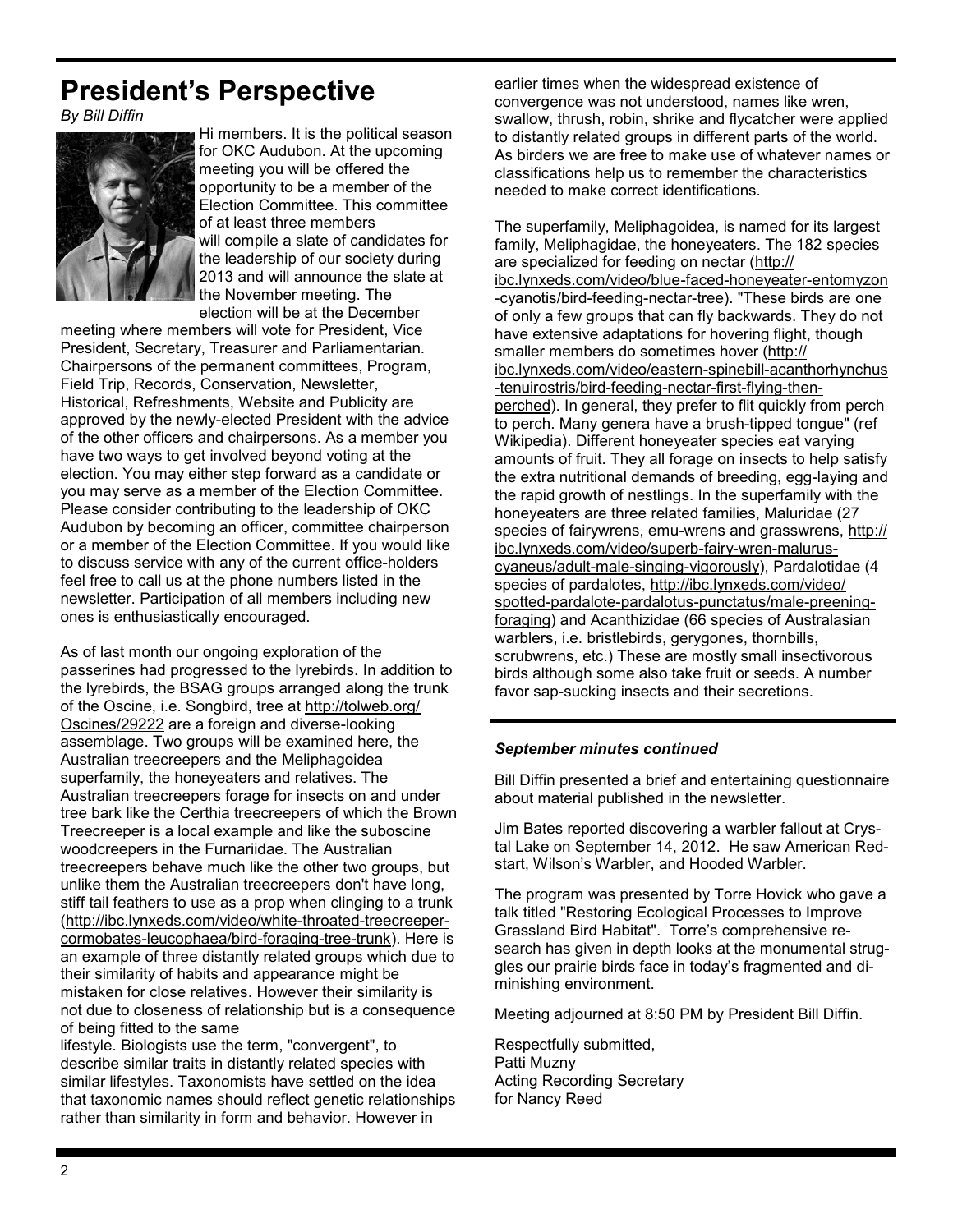# **Bird of the Month**

By John Shackford



Oklahoma is in the middle of the flight path that Whooping Cranes (*Grus americana*) take every fall and spring as they come and go from their breeding grounds far to the north of us, at Wood Buffalo National Park, in northeastern Alberta and southern Northwest Territories, Canada, and their wintering

grounds at Aransas National Wildlife Refuge on the Texas coast near Corpus Christi. I believe there has been at least 1 record of at least 1 bird seen flying near Lake Hefner a number of years ago now, but I do not recall details of the report. One of the Whooping Cranes most frequent stopping points on their migration between their breeding and wintering grounds is the Great Salt Plains National Wildlife Refuge in northwestern

Oklahoma, about 90 miles to our NNW; late October and early November are some of the best times to see them there in the fall

Many of you no doubt are familiar with the broad outline of conservation efforts on behalf of this endangered species, but here I want to take a bit closer look. The Whooping Crane has come a long way from its all time low number of 15 birds in the 1940s. The total wild population as of May 2011 was 414 birds, with 103 breeding pairs; the total captive population for the same time period was 157, with 34 pairs, held at 12 locations, several of them zoos. This is a total population of 571 birds as of May 2011.

Most of the Whoopers in the primary wild population spend the winter at Aransas NWR in Texas, but a number of birds from this "flock" are now being found at other locations in 8 Texas counties. This is a good sign, I believe, because this wild population apparently is

starting to spread out beyond the bounds of its "last ditch" wintering habitat of the past at Aransas NWR.

In addition to the primary wild flock, 3 secondary wild flocks have been established, 2 in Florida and 1 in Louisiana. One of the Florida flocks, in central Florida is non-migratory, the 2nd flock migrates between Florida and Wisconsin; 2 chicks were hatched in the wild in Wisconsin in 2010—great news. The wild flock in Louisiana is non-migratory and is located at White Lake, in Vermilion County, southwestern Louisiana: here 10 young Whoopers were released into the wild in February 2011. One additional attempt to establish another wild migratory flock failed: Whooping Crane eggs were placed in Sandhill Crane nests at Gray's Lake National Wildlife Refuge, in southeastern Idaho. The young from these eggs migrated to Bosque del Apache National Wildlife Refuge in New Mexico, but these Whoopers would select only Sandhill Crane for mates and also had high mortality rates, so the effort was discontinued.

> J. W. Preston (1893, Some Prairie Birds, as cited in Bent, 1963, Life Histories of North American Marsh Birds) said the nests of the Whooping Crane "…were formed of soft grass gathered together in a firm heap about 11/2 feet high, and placed on firm sod, out of water, but very near it." Whooping Cranes usually lays 2 eggs, but rarely 1 or 3. A number of photographs on the wintering grounds show a single Whooping Crane family made up of 2 adults and 1 young of the year, suggesting that only 1 of the 2 chicks that normally hatch in a nest survives until winter. It takes 4-5 years before the young reach breeding maturity. Whooping Cranes establish quite large territories on both breeding and wintering grounds, average

territory size being about 1.6 sq miles.

 The flight path of the Whooping Crane is similar to many other birds that fly through Oklahoma along the central flyway—sandpipers, ducks, geese, gulls, terns, in addition to the Whooping Cranes. We in Oklahoma have a lot to be thankful for.

### **Welcome**

The Oklahoma City Audubon Society welcomes new member, Georgianna Eiland, Shawnee, OK

## **Cookie Patrol**

Refreshments for the October meeting will be provided by Matt Jung, Troy & Franc Fullerton, Jana & Gene Mott. Marion Homier will be hosting drinks.

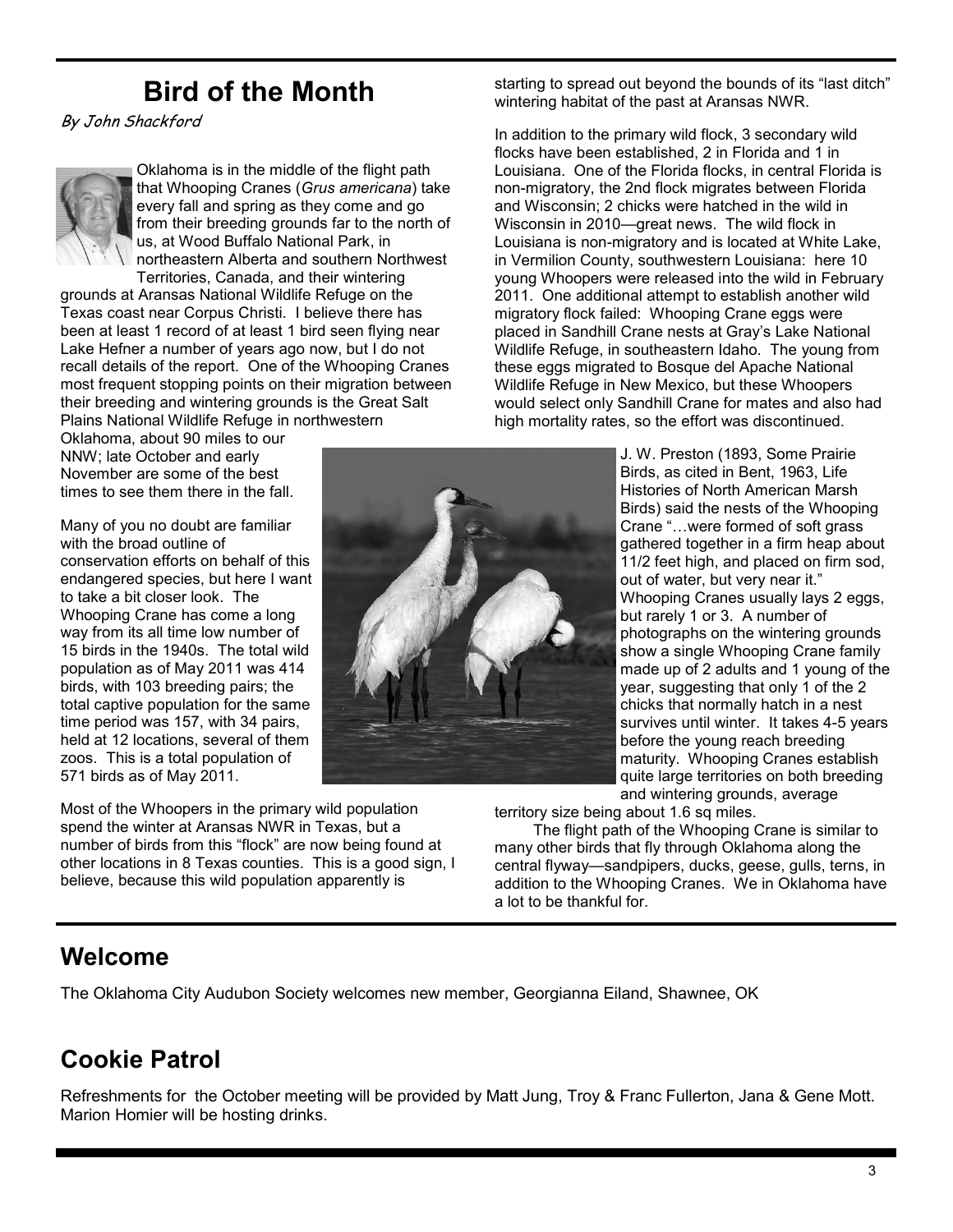# **Chirpings**

By Patti Muzny

September through mid-October 2012

Nothing makes this chirping birder much more pleased than to see the brutal Oklahoma summer heat get chased away! Yee-haw!

The Muzny crew beat a hasty retreat to our Byars cabin as soon as we got a little rain and I totally enjoyed delightful birding and hiking and just plain existing so much more. The birds were excited as well. One of the first residents to awaken me at daybreak was the Pileated Woodpecker. Following that serenade was the Red-shouldered Hawk and it made certain it was not overlooked. Soon the Porch Phoebe chimed in and with it a Cardinal or two and the Carolina Wrens. Life is good on the screen porch.

During the evenings the Barred Owls began to chant from along the creek. If they position themselves exactly right, their calls create an echo that amplifies their conversations toward the cabin. After growling all summer about the heat, I must admit to being a little chilly, so I was curled up in my favorite lounge chair with a blanket. Traffic along the highway was very light and even the crickets were quiet. No tractors, chain saws, target practice, or 4-wheelers to intrude upon my peaceful solitude. Life is good with quiet.

Early in the morning the stage was commandeered by the Great Horned Owls who like to call from near our pond. Their conversations lasted for a little over 30 minutes. Their soft hoots to each other waft through the early morning air and settle so gently over our souls. Should I stay wrapped up in the blanket with my tea or grab the hiking boots? The hiking boots won and I grabbed my binoculars. Lifting my face to the light mist, I breathed in the country air and began my journey for the day .Life is good with hiking boots.

That morning I was hiking about three hours all along our property. The grass was wet, although the ground still held enormous cracks and the pond is so low I don't think our fish have survived. The wildlife still comes to drink because other ponds are either dry or in the same condition. I discovered the "possum grapes" were ripe and ready to be harvested, so I solicited our younger son, Tim, to help me reach up higher than I could reach with the aid of the tractor bucket and later we presented Ms. Vicars with a suitable collection of these tasty morsels. She makes the best jelly ever from these grapes. Life is good in the grape patch.

White-eyed Vireos were still calling along the creek and I heard a Summer Tanager. Brian also found a Catbird and he heard Bobwhite. The Solitary Sandpipers seem to have moved on, but a Great Egret was seen at the pond. Brian also found a pair of Eurasian Collared Doves, which are not spotted often on our property, although they can be found in the town, which is 1.5 miles away. Downy Woodpeckers do not seem to be as common, although I've found Hairy Woodpeckers and one Red-headed Woodpecker. The Gnatcatchers were still around and we also located a few Scissortails. We did notice that the Scissortails were gathering on the utility wires and fences along the highway from I-35 east to our property. Life is good when the Scissortails gather.

In early October, I was scurrying into the SE entrance to the Capitol when I was distracted by a major altercation between a Red-tailed Hawk and a Eurasian Collared Dove. The hawk was perched on one of the decorative columns near the top of the building and the dove was dive-bombing it and squawking the entire time. I was a few minutes late getting to my office because that show was totally the best one around at the time. After enduring the assault from the dove for about two minutes, the hawk took off with the dove in hot pursuit. Never have seen doves bugging a hawk, but it was neat! Life was good for me – maybe not for the hawk.

I am already missing the nesting migrants, but am enjoying the resident birds and looking forward to the fall migrants that I know will soon be among us. Life is good during fall migration.

## **Oklahoma City Audubon Society**

#### **Officers 2012**

| President                                              | <b>Bill Diffin</b>  | 722-3778     |
|--------------------------------------------------------|---------------------|--------------|
| Vice President                                         | John Shackford      | 340-5057     |
| Secretary                                              | Nancy Reed          | 799-1116     |
| Treasurer                                              | <b>Nancy Vicars</b> | 732-9885     |
| Parliament                                             | <b>Ted Golden</b>   | 354-3619     |
| Programs                                               | Warren Harden       | 364-3491     |
| Recorder                                               | Esther M. Key       | 381-9170     |
| Conservation                                           | Dave Woodson        | 601-622-3467 |
| <b>Field Trips</b>                                     | Jimmy Woodard       | 365-5685     |
| Newsletter Editors:                                    |                     |              |
|                                                        | <b>Pat Velte</b>    | 751-5263     |
|                                                        | Carla Brueggen      | 495-3259     |
| Publicity                                              | Doug Eide           | 495-8192     |
| Historian                                              | <b>Nealand Hill</b> | 388-6759     |
| Refreshments                                           | Sue Woodson         | 601-622-3467 |
| Webmaster                                              | <b>Pat Velte</b>    | 751-5263     |
| The Oklahoma City Audubon society is neither a chapter |                     |              |
| of nor affiliated with National Audubon.               |                     |              |

*For Oklahoma City Audubon news between newsletters and meetings, be sure to log onto:* **OKC-Audubon.org**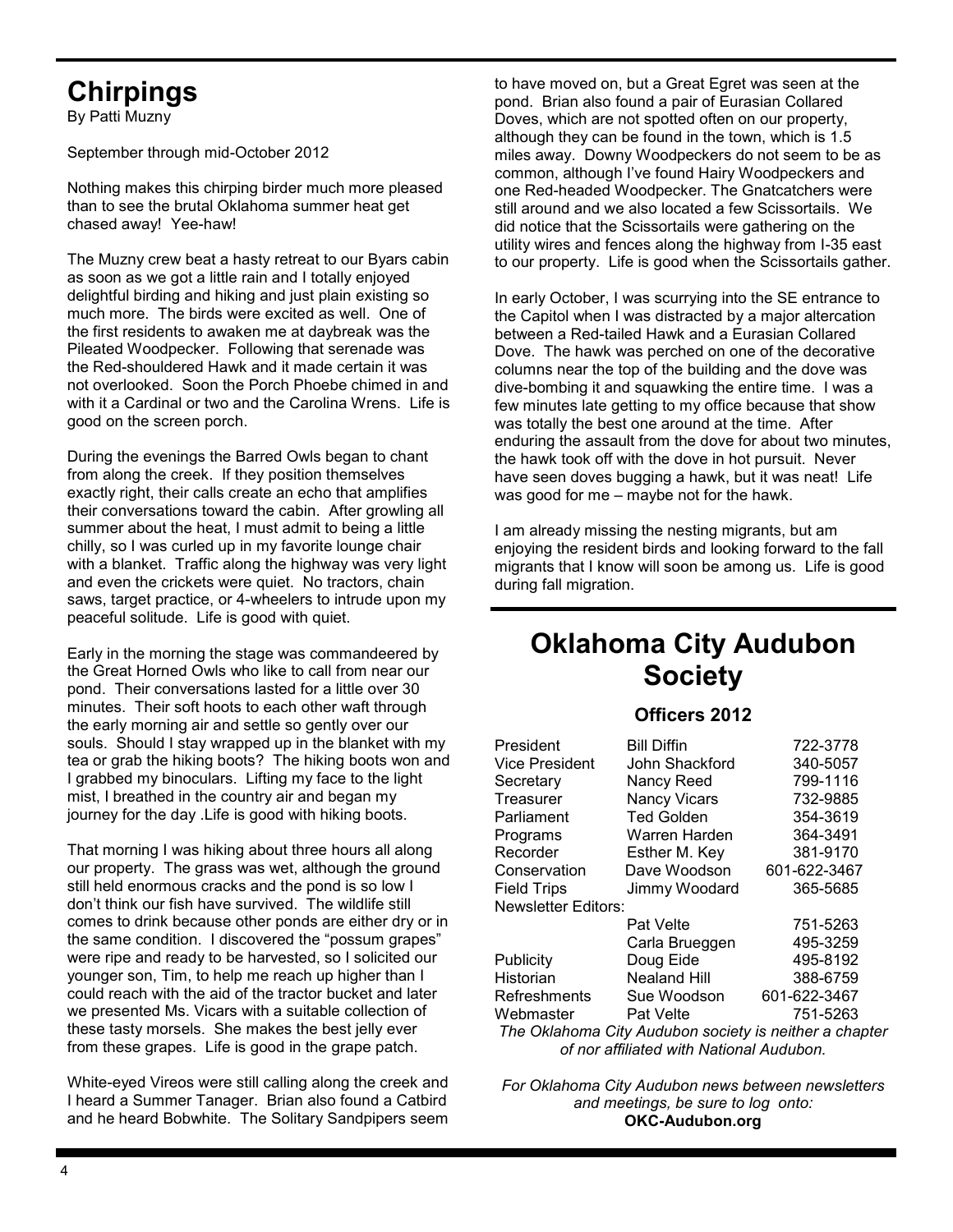#### **Recorders Report – September 2012 Already an unusual winter migrant**

As the blossoms of the Maximilliam sunflowers open to greet the arrival of fall, migrating birds are arriving and leaving the drought stricken central Oklahoma area. By the 12<sup>th</sup> the News reports that to date Oklahoma has had 150,000 acres and 600 homes burn. Some sections of Central Oklahoma are in the exceptional drought category while most of the area is in the severe category. Will the drought in the central United States from the Dakotas to Texas bring in different winter birds?

On the 5<sup>th</sup> at Yukon City Park James Hubbel located Least Flycatcher, Wilson's Warbler, and Prothonotary Warbler. On the 6<sup>th</sup> Matt Jung walked Stinchcomb WMA West and on the  $8<sup>th</sup>$  and  $9<sup>th</sup>$  he explored Lake Overholser and heard a **Sedge Wren**, plus he identified American Avocets, Least Flycatcher, Great Crested Flycatcher, White-eyed Vireo, Warbling Vireo, Bell's Vireo, Gray Catbird, and Yellow Warbler. On the 7<sup>th</sup> James Hubbell discovered a **Barn Owl** near SE 29<sup>th</sup> Street and South Bryant Avenue. On the  $8<sup>th</sup>$  Jimmy Woodward found an Inca Dove at the Chisholm Park in Yukon. On the 10<sup>th</sup> Butch Enterline photographed a Nashville Warbler in Norman and located an Olive-sided Flycatcher at Lake Stanley Draper.

On the  $14<sup>th</sup>$  Brian Muzny spotted a lone Black Vulture perched on a pole along SW 149<sup>th</sup> between South Western and Pennsylvania. Jim Bates stopped at Crystal Lake in the evening and located a male American Redstart, Ruby-crowned Kinglet, and saw a bright yellow and green bird fly across in front of him. It landed in a nearby bush and was



identified as a **Hooded Warbler**. On the 15<sup>th</sup> John Polo discovered two Caspian Terns at Boomer Lake. Joe Grzybowski passed by Lake Hefner and the most unusual bird was a mostly winter-plumaged Hudsonian Godwit, plus **Black-bellied Plover,** Northern Shoveler, Eared Grebe, Herring Gull, Caspian and Black Terns, and a group of Buff-breasted Sandpipers which was disturbed by a Merlin. Later in Norman he saw a Broadwinged Hawk soaring. A **Sora Rail** was photographed in the end zone at OSU's T Boone Pickens Stadium on National TV.

On the 16<sup>th</sup> along the Stinchomb WMA north Matt found a first year Loggerhead Shrike, American Kestrel, Tennessee and Orange-crowned Warbler. In Stillwater Tim O'Connell saw a House Wren and Common Yellowthroat, and at Couch Park John Polo located a

Summer Tanager and two Swainson's Thrushes. Later during the night he heard Upland Sandpipers migrating through. On the 17<sup>th</sup> at Lake Stanley Draper Butch Enterline caught sight of a female Northern Harrier.

On the 18<sup>th</sup> at Lake Hefner Matt found four of the first fall Osprey; on the  $19<sup>th</sup>$  along Stinchcomb WMA west Piedbilled Grebes, Swainson's Hawk, Clay-colored Sparrows; and on the 20<sup>th</sup> a female Rose-breasted Grosbeak. Jennifer Kidney heard a Spotted Towhee wheezing on South Jenkins in Norman. On the 21<sup>st</sup> Hollis Price had an American Redstart at her fountain in Jones. On the 21<sup>st</sup>

Jack Olson located a Marsh Wren on the west side of the offices at 3705 W Memorial Road, and Jim Bates checked Crystal Lake and discovered a Black -and-white Warbler and **Blue-headed Vireo.**  At Lake Hefner's Lakeshore Park Marybeth Murphy spotted an **American** 



**Bittern**. On the 22nd Joe had a **Red-breasted Nuthatch** go through his yard in Norman. Sharon Henthorn saw two Lincoln's Sparrows along the east Stinchcomb WMA, and on the 24<sup>th</sup> at Lake Hefner she located Northern Pintails.

On the 27<sup>th</sup> Alex James hiked 8 miles at Lake Carl Blackwell and located a Willow Flycatcher, Red-breasted Nuthatch, Orange-crowned Warbler, Nashville Warbler, and Pine Warbler. On the 28<sup>th</sup> Kent Andersson and Jason Heinen had two **Palm Warblers** and two Whitecrowned Sparrows at Drummond Flats WMA. On the 29<sup>th</sup> after the rain Jimmy Woodward and Nadine walked the coffer dam at Lake Overholser and located Chipping Sparrows. Then they noticed a disturbance on the lake caused by an unfamiliar dark bird which Jimmy thinks may have been a jaeger, but didn't get a good enough look for a positive identification. On the  $30<sup>th</sup>$  at Yukon City Park Jimmy observed a flock of Barn and Cliff Swallows and watched an immature Broad-winged Hawk being harassed by a Cooper's Hawk. In Edmond, Dave McNeely had a Winter Wren in his yard. The month ended with a cold and rainy spell. A few winter residents have arrived but when will the swimmers, sparrows, juncos and other winter residents arrive? Already an unusual arrival of Red-breasted Nuthatches has been reported. Will there be others?

During September **162** bird species were reported with **9** new species which increased the year's total to **268**  species in the Central Oklahoma area. I appreciate those who help provide the history of central Oklahoma birds and can be contacted by e-mail at emkok@earthlink.net. Esther M. Key, Editor.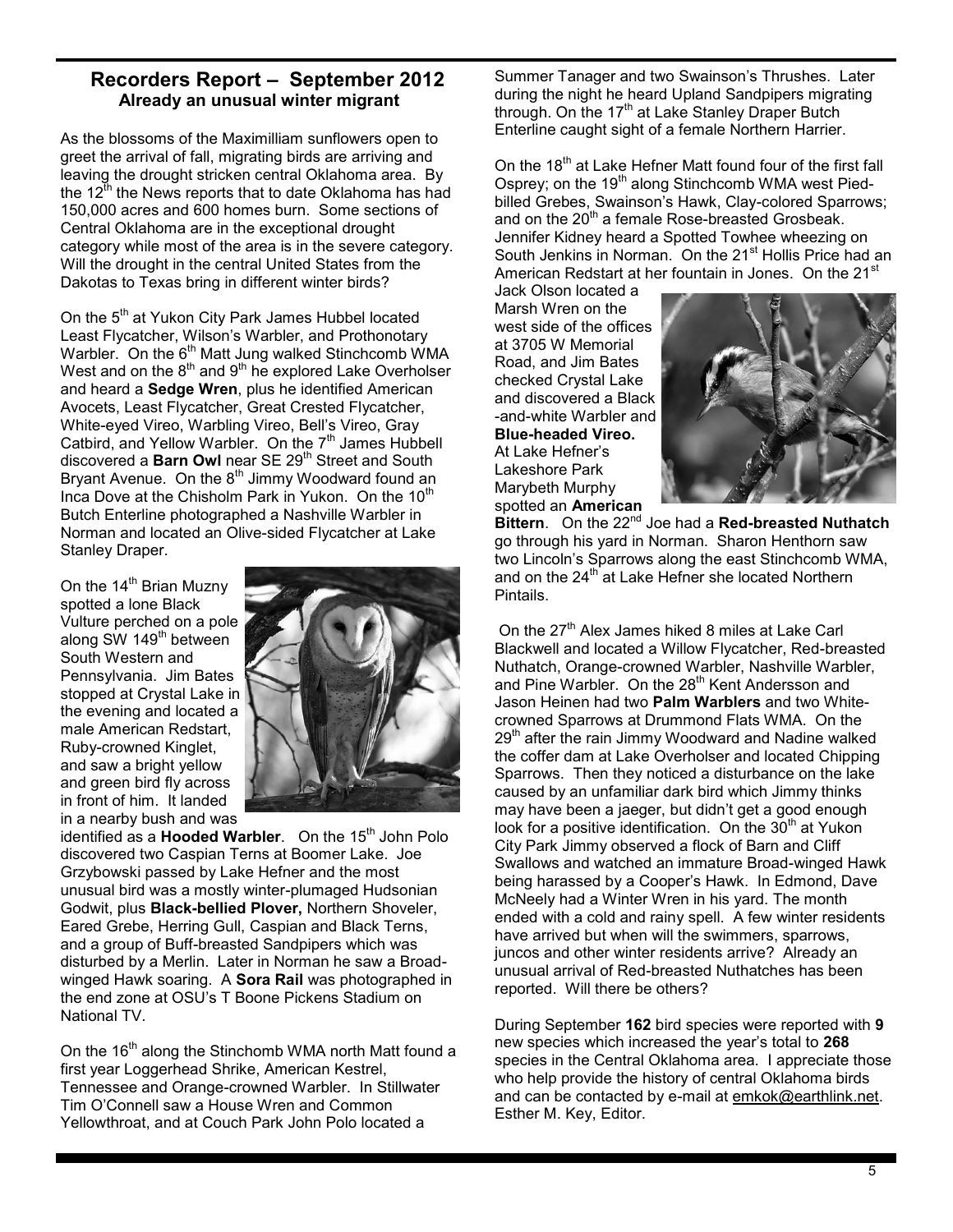### **Calif. Honeymoon Birding: Part 2**

*By Jimmy Woodard*

We left Petaluma early Saturday morning on May 26. We drove over to Pt Reyes Nat'l Seashore and viewed the exhibits at the headquarters. We birded our way down the peninsula to the Pt Reyes Bird Banding Observatory. Nadine was ecstatic as this place is where all the MAPS bird banding data is sent to from all over the country. Nadine does MAPS banding thru the summer at Sequoyah NWR. We were able to go around with the resident banders to check the nets. They place nets one on top of the other to create a very tall banding lane. The top net is taken down by pulley system to retrieve the birds caught. Unfortunately, they did not catch anything while we were there but Nadine enjoyed checking out the facility anyway.

We next went to the lighthouse out near the point. Because It was very windy, the long series of steps down to it were closed. We did see a bunch of Common Murres on a nesting rock just below the hill. We also went to a beach near Chimney Rock and to Drake's beach where Nadine waded into the cold ocean. We saw many basking Sea Lions, several loons, and a male Surf **Scoter** 

We headed up the coast on Hwy 1 which is a very winding two lane road filled with traffic. It was slow going but the scenery was spectacular. We stopped at Bodega Bay for a short walk to stretch our legs. We found Pelagic Cormorant, Sanderings, Osprey and a lifer Brant for Nadine. The wind was blowing hard creating a cool breeze off the ocean. We made the slow, scenic drive up to our motel in Ft Bragg arriving around 7:30.

Sunday morning we went down to the harbor at sunrise. We watched the boats head out in the rough seas and enjoyed a few Pigeon Guillemots, Western Gulls and some loons. Farther north, we drove the Avenue of the Giants. We drove thru a giant Sequoyia tree at Phillipsville. We made it to Eureka, our home for the next two nights, at about 3PM. We visited the nearby Sequoia Park Zoo. It is a very small zoo so it didn't take long to walk around it and see all the exhibits. We met up with local birder, Chet Ogan, who took us to a couple of birding sites up at Arcata. We had some Short-billed Dowitchers, Dunlin and a Peregrine Falcon. Nadine also got her first look at Vaux's Swift.

Monday morning dawned cloudy, foggy and cool. We met up with Chet and drove a couple of hours up the coast to Crescent City to bird. We went to a cliff overlooking huge Castle Rock which was covered with thousands of gulls, cormorants, and murres nesting on it. After some searching, we were able to find two Tufted Puffins amongst the mass of birds.

After a quick picnic lunch just over the border in

Brookings, Oregon, we started back down the coast stopping at several spots along the way to bird and enjoy the breathtaking scenery. We visited the Trees of Mystery tourist park which had large mockups of Paul Bunyan and Babe the blue ox. We hiked the trails enthralled by the massive redwood trees and strange tree trunk exhibits. We did hear and see a Pacific Wren. We also rode a tram up to the top of the mountain for a great overview of the area. Chet spotted an Osprey nest off in the distance. Back down below in the parking as we prepared to leave, I heard and spotted several Red Crossbills atop some pine trees across the road. We set up the scope to give Nadine a better look at another lifer.

Tuesday morning, I dropped Nadine off at the zoo where she was to get a behind the scenes tour with one of the keepers. I then met up with Chet and we headed inland into the mountains to do some birding. We ended up at Horse Mtn about 30 miles inland from Arcata. We hiked around thru the woods. We started hearing a couple of Sooty Grouse, a nemesis lifer possibility for me. After several minutes, I finally located a male Sooty about 40 feet up in a tree. His calls were very difficult to pinpoint as to location and height above the ground. He allowed us to observe him for several minutes until he got a bit nervous and we departed.

We continued to hike around the mountaintop and found Mtn Chickadee, Pac Slope Flycatcher, Black-headed Grosbeak, Pileated WP, and Mountain Quail. We got back to the zoo and I picked up Nadine. We parted with Chet and headed east and inland along Hwy 299. Just west of Redding, we drove up into the dry, brushy foothills. Along a ridgetop, we tried to find Sage Sparrow. We got a very brief glimpse of one coming into a possible nest shrub on a slope below us. Try as we might, we never did see it again. Nadine didn't count it as a lifer because she didn't see it very well.

Wednesday morning, we slept in before heading back to Highline Ridge near French Gulch to try again for the Sage Sparrow. Again, only I got a brief look at one bird. Nadine did not see it. We did see and hear many Spotted Towhees and Wrentits. We also had Scrub Jays, Acorn WP, Anna's Hummer and a Red Shouldered Hawk along a creek in French Glen.

The day warmed quickly as we drove south on I-5 to the headquarters of the Sacramento NWR. We got some info about locations of Tricolored Blackbirds from refuge staff and then set out driving the auto tour loop. We didn't see much but it was now 90 degrees so that put a damper on bird activity as well as us humans. We did manage to locate Black Phoebe, Marsh Wren, Brewer's Blackbird, Pheasant and Lesser Goldfinch.

We went down to nearby Delevan NWR and staked out a road where the biologists said the Tricolored

Blackbirds were hanging out. After some searching we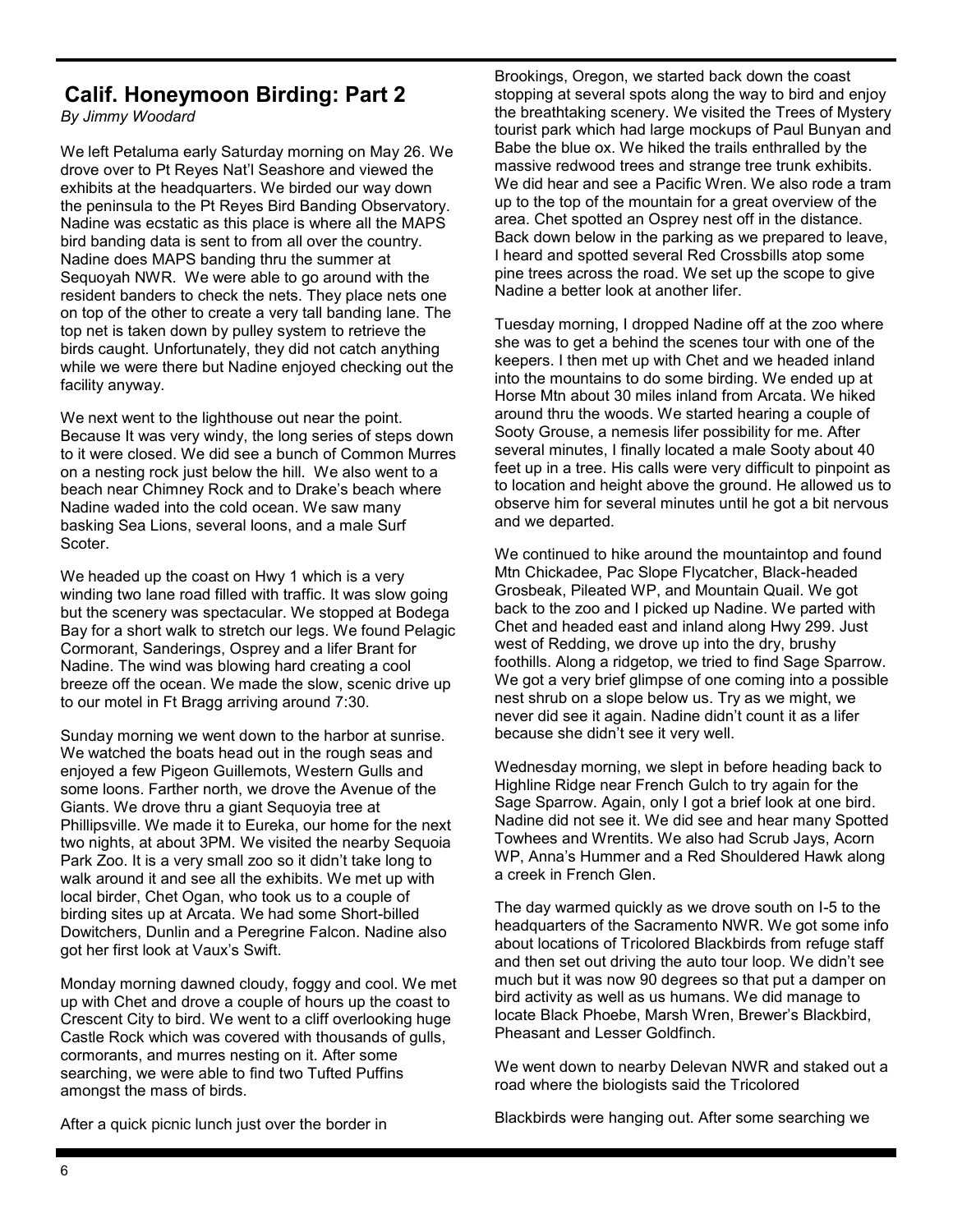did see and hear a few fly over. Just down the road, an orchard held a large flock of Tricoloreds. The biologists told us that any large flock of blackbirds this time of year would be Tricoloreds and they were right. Redwings had already paired off and were breeding but the Tricoloreds had just recently arrived in groups and had not set up breeding territories. Further down the road at Colusa NWR, the auto tour road produced a few birds. We had Cinnamon Teal, Pintail, Gadwall, Common Gallinule, Wood Duck, Western Kingbird, and Bullock's Oriole. We ended the day at a motel in Woodland, just west of Sacramento and the airport.

We arose early to make our 6:30 flight back to OKC. We turned in the rental car and shuttled to the airport. Panic set in for me when I realized I had left my backpack containing my binoculars in the rental car. I had to rush back over to Hertz and frantically search for the car. The employees finally found it and I retrieved the backpack and made it back to the terminal in time to board the flight.

We made it back home to OKC about 3PM. We enjoyed the ten day birding trip with 185 species. Nadine had 19 lifers on the trip. Oh yeah, the honeymoon was great, too!

#### **Christmas Bird Count**

This year's Oklahoma City Audubon Society Christmas Bird Count (CBC) will be on Saturday, 15 December 2012. I hope those of you who usually participate will again survey your specific areas of the count circle. There is good news and bad news this year about the count. The bad news is that Audubon will no longer be publishing the CBC Annual Summary as in the past, but will go to online summary reports instead. The good news is that no one will have to pay the (former) \$5 participation fee!

Diane Newell has once again graciously agreed to be our host for the annual CBC Tally Party; we will meet at her home at 8304 Lakeaire, OKC, (phone 405- 721-4953). The party will start any time after 5 pm and we will aim toward reading the list at 6:30 pm. We appreciate people donating food for the party, but we hope you will come regardless, even if you cannot make the count itself. The more the merrier at the party! (For the CBC tally party the last couple years I have not been totally effective at getting quite enough variety of food donated and am hoping for someone to help pull this part of count day together a little better and/or a few more volunteers donating food.) Please contact me if you plan to bring a food item or need suggestions. As a start on the menu I hope we can talk Cheryl Allen into making her famous chili once again and I will fix my corn/potato chowder; soft drinks and paper plates, etc. will be provided for at the party. The Tally Party is always a fun time to share with everyone.

If you have any questions about participating on the count, count party, etc., my contact information is given below.

John Shackford, Compiler Email: johnsshack@aol.com Phone: (405) 340-5057 or cell: (405) 996-6050

## *TOP 25 :* **the Asities**

*By Mark Delgrosso*

*FAMILY: Philepittidae*

*RANGE: the island of Madagascar only*

*HABITAT: forest at varying altitudes*

*STATUS: Virtually all native organisms on Madagascar can be considered threatened due to extensive human impacts, especially deforestation.* 

Your first question may be *what's an asity?* [asities is plural]. *Is this a bird? Sounds more like a flower.* The asities comprise a very small family of passerine birds – 4 species in all. Secondly, *how do you pronounce* 'asity'? – one dictionary consulted (and it's hard to find this word in most dictionaries) gives it as 'ASS uh tee'. And from whence the name derives seems lost in the mists of the Madagascan rain forest. I include them together for to see any one would be a treat. And I have included them on my must-see listing for 2 reasons: they are beautiful and intriguing and, secondly, to see them in the wild you must go to Madagascar – that ark of unique life forms and the only place in the world they live. Not a bad deal.

There has been much discussion as to which other family of birds the asities are most closely related. Since they have been isolated on the island they have actually evolved to resemble birds to which they have no close relation. Two of the species remind me, in overall shape, of some of the Hawaiian honeycreepers. Indeed, they were once deemed the 'False Sunbirds' because of their resemblance to said birds (which are Old World equivalents of hummingbirds). Not surprisingly the males outshine the females in color and adornment. One species, the Common Sunbird-Asity, is especially pretty with subdued sky-blue uppers complemented by lemon-yellow underparts. All the males have bright wattles around the eyes for an added touch of color.

And as if these birds weren't reason enough to head to the 'Lost World' of Madagascar adding to the lure are entire *families* of birds found nowhere else (the Asities included): Vanga Shrikes, Cuckoo-Rollers, the enigmatic Mesites, and the Ground-Rollers. And let's not leave out those intriguing *mammals* that call Madagascar home – those half-dog, half-monkey stars of the forest – the lemurs.